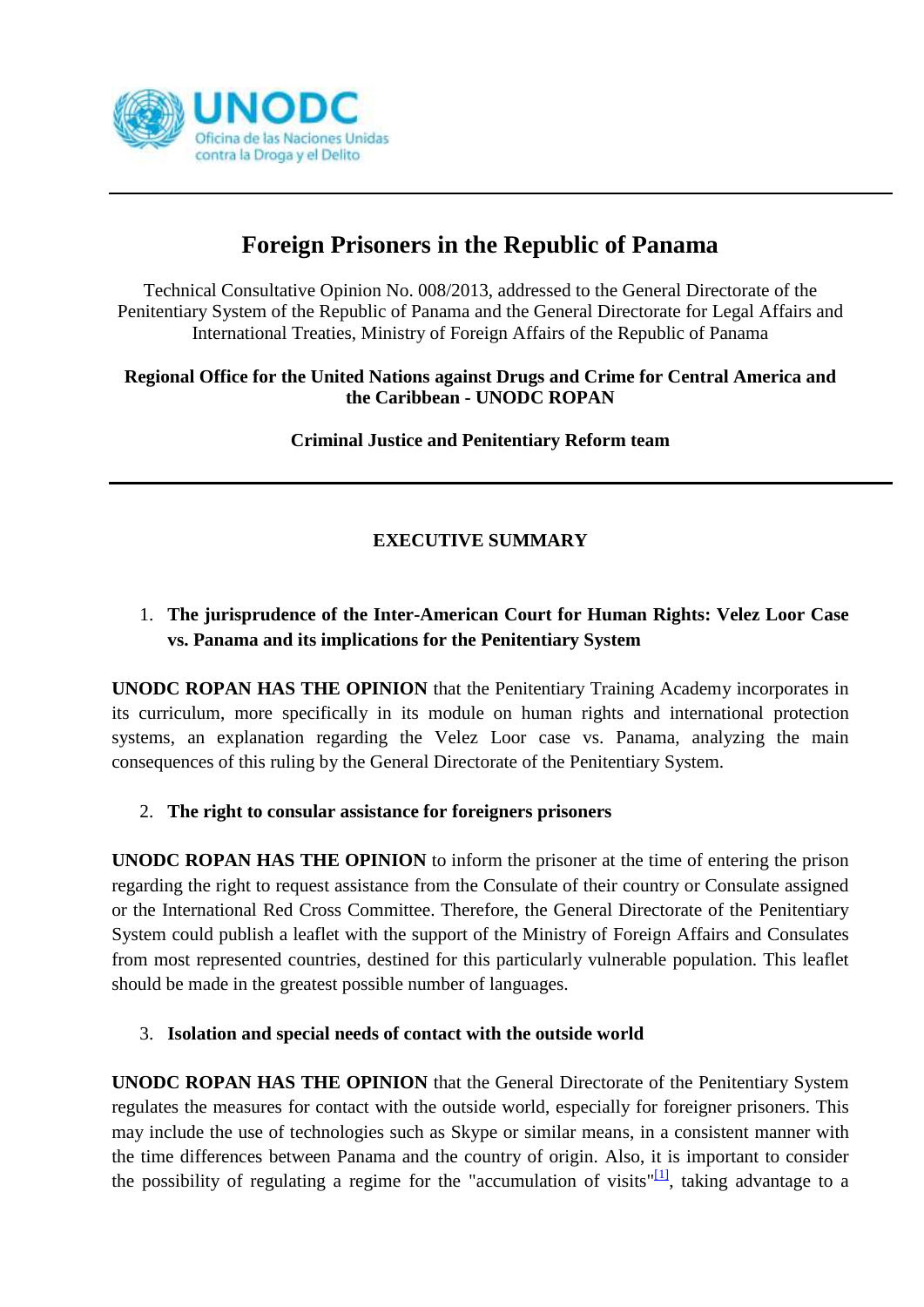maximum the time in which families or couples of these people are visiting the country. This special regime may have an especially relevant effect in the case of foreign women deprived of their liberty, as this will guarantee the right for their children to have effective contact with their mothers.

UNODC ROPAN highlights on the importance for this special regime to be properly regulated so that prisoners have contact with relatives, in order to avoid corrupt practices. Also, it is important that foreign foreigners are informed of these facilities after entering the prison, in a language they can understand.

#### 4. **Language barriers, Culture and Religion**

**UNODC ROPAN HAS THE OPNION** that the General Directorate of the Penitentiary System promotes inclusion policies for foreign persons who do not speak the Spanish language. Such measures may include the translation of the main benefit application forms in English, French and other languages, as well as the translation of any brochures and informative material for prisoners. Also, it is important that the prison staff are trained to attend these people  $\frac{2}{2}$ .

**UNODC ROPAN HAS THE OPINION** that prisoners are allowed as much as possible to comply with their religious and cultural practices allowing them, access to Religious Ministers who profess to foreigners in the Prisons. Also, considering the availability of resources, the dietary needs of these people should be respected, including respect for the month of Ramadan, for prisoners who profess the Muslim religion. […] In addition, it is important that the General Directorate of the Penitentiary System, with the support of the Ministry of Foreign Affairs coordinates with other diplomatic representations present in Panama to support with this work.

#### 5. **Discrimination**

Analyzing the Panamanian legislation and penitentiary practices, some legal uncertainty can be identified as regards to the process of deportation/expulsion of newly released foreigners. This situation may be an indication that the national penitentiary legislation should be updated and made compatible with the new migration legislation of the country. Therefore, **UNODC ROPAN HAS THE OPINION** that the Panamanian State, within the framework of the legislative penitentiary review, should harmonize the penitentiary legislation with the new immigration regulations to define with precision which foreigners are considered as "deportable", to be able to establish specific procedures to assist them in this process.

#### 6. **Participation in educational programs**

According to information provided by the General Directorate of the Penitentiary System, even though foreign prisoners can participate in educational programs (even for the purpose of the commutation of the sentence), the INADEH (National Institute of Vocational Training and Human Development training) it only certifies nationals. As a result, although the foreigners take courses taught by this institution in the penitentiary context, they do not have right to the certification for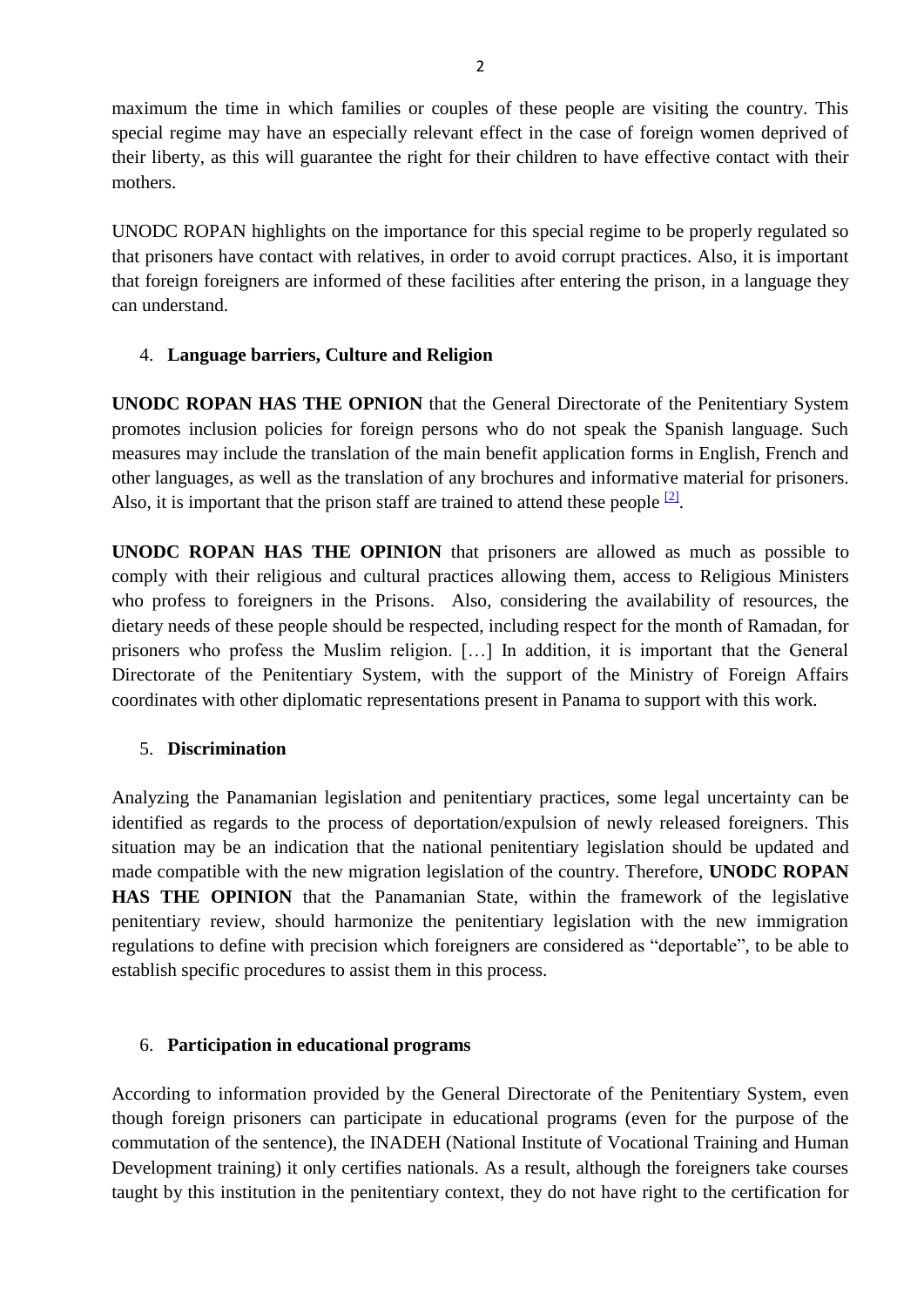the completion of the course. UNODC ROPAN alert that this situation may represent a possible breach of the right established in article 13 of the International Agreement for Economic, Social and Cultural Rights (the right to education), and the provisions of article 2.1 of the International Agreement on Civil and Political Rights (the right to equality and non-discrimination before the law).

#### 7. **Access to the complaints system and prison system request**

UNODC ROPAN reminds that the Panamanian State ratified on 2 June 2011, the Optional Protocol for the Convention against Torture (OPCAT). Therefore, it is rigor that the National Mechanism for the Prevention of Torture contemplates the right of the petition for foreign prisoners in the country, assisting the Penitentiary System in the Republic of Panama for the receipt of any possible complaints in the relevant languages and recommending possible solutions for each case.

#### 8. **Basic need items**

Considering the limited resources of the Penitentiary System, it is common that the prisoner's families give them basic items to meet with the prisoners needs, from food to clothing and hygiene products (such as sanitary pads for women, hygiene and beauty products, etc.). **UNODC ROPAN HAS THE OPINION** that in the case of foreign prisoners, the General Directorate of the Penitentiary System, as the Ministry of Foreign Affairs of the Republic of Panama is already doing should formulate a policy to complement the articles of prime necessity for this especially vulnerable population. This subject is especially relevant for women prisoners, since they need articles that, in the majority of cases, are not provided by the General Directorate of the Penitentiary System.

#### 9. **Agreement for foreigner prisoners transfers**

**UNODC ROPAN HAS THE OPINION** that the bilateral agreements for the transfer of sentenced persons signed by the Republic of Panama should not restrict the rights guaranteed to prisoners by multilateral treaties. The excessive requirements for the transfer application can generate an infringement on this prison population, in a particular vulnerable situation. UNODC ROPAN reiterates that the transfer request procedures should be explained to all foreign prisoners in the country, in writing and in the correct language of preference.

UNODC ROPAN considers it important that the General Directorate of the Penitentiary System strengthens the area of International Affairs, with the eventual creation of a specific Directorate for this subject. This Directorate may serve as a liaison with the Ministry of Foreign Affairs and the National Migration service, ensuring the rights for foreign prisoners in the country.